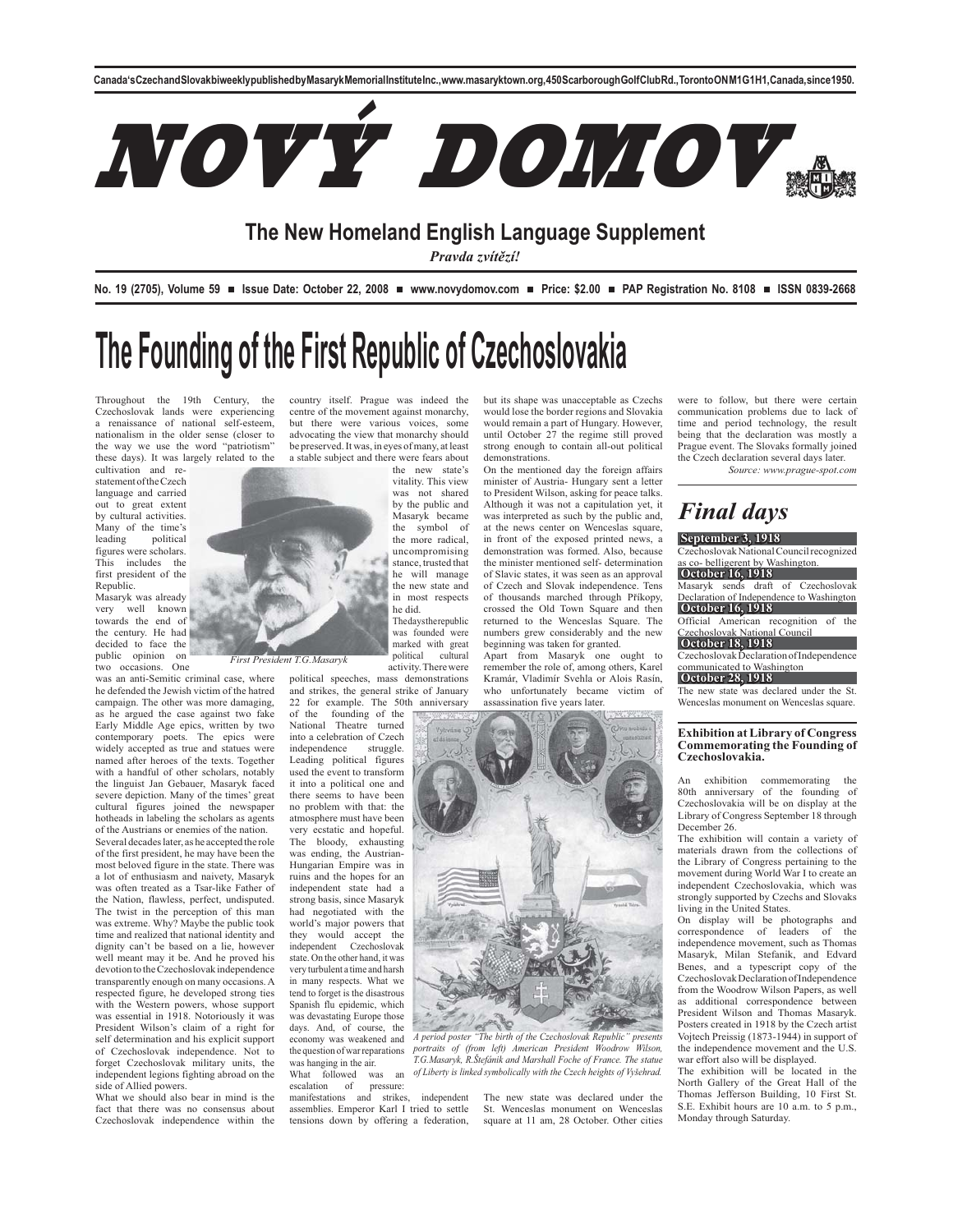## **The story of making Czech Glass Beads**

The oldest discovery of glass beads within the Czech Republic dates from the early Bronze Age, when this territory was populated by Celts who knew the technology of glassmaking and enamel. Archeological testimony confirms that glass beads were very popular in those times.

The range of medieval glass was surprisingly rich and includes graceful transparent glasses decorated with beads. The spectacular glass mosaic "Day of Judgment," which adorns the golden gate of St.Vitus's Cathedral in Prague, confirms the extreme delicacy and craftsmanship of medieval Czech glassmaking.

In the 1550's a major glass industry was founded in the cities of Jablonec, Stanovsko, and Liberec in Bohemia (in the current Czech Republic).The area had three main attractions. First of all, nearby mountains contained quartz deposits that were easily mined. Second, Bohemia had an abundance of cheap skilled labor. Third, and most important, was the expansive Bohemian forests, an abundant source for wood to heat the large furnaces required to melt glass. The Bohemian factories turned out mainly glassware and cut glass stones. Beads were a secondary product.

From earliest times there have been many ways of forming glass beads. The earliest was to wind molten glass around a form and allow it to set and cool, creating round beads. The glass can also be blown into a form or mold, creating hollow shapes in the beads which are lighter than wound ones. A third method is to create blown glass beads without a mold. Beads made in this way are the lightest and most delicate.

All these methods have been known for thousands of years, but it was not until 1860 that the first pressed glass molds were developed in Bohemia, producing a product that is more durable and robust than earlier methods.

'Pressing' was a completely new process. A dollop of glass was taken up and placed in a pair of mold tongs, after it was formed it would be pierced by an iron rod. The bead was then drawn off the rod and allowed to cool slowly. This method left a wide seam around the circumference of the bead, which would be ground away after the bead cooled. Pressed glass beads are more dense than other types and the fact that the beads are pierced after they are formed means that offset or multiple holes are possible. The creative possibilities are endless.

Perhaps, no other country in the world can point to as long a tradition of glassmaking as the Czech Republic. Extensive regions within Bohemia and Moravia continue to remain centers of Czech glassmaking and manufacture. From the earliest days, Czech glass set the tone in European, and world glassmaking.

At the end of 17th and the beginning of the 18th century, Czech glass achieved major reputation and world recognition. There was strong development within specialized Czech production, including the decorating of glass by painting, engraving and cutting. Czech glass of these times put to shame the previously favorite Venetian glass.

The demand for beads grew and production increased. The 19th century was also a period of industrial innovation. New

machines that could produce a vast variety of beads were developed, depending on a process of pressing molten glass into a heated mold. This meant that thousands of identical beads could be turned out quickly and inexpensively.

Political upheaval seems the normal state of affairs in Europe. In the early 20th century WWI not only disrupted, but nearly destroyed the bead making industry. After



the war , Bohemia became part of the new state of Czechoslovakia and by 1928 the Czechs were the largest bead exporters in the world. Czech glassmaking held its dominance through the early 20th century and until the Nazi invasion of 1938, when world markets disappeared in the smoke and ruin of World War Two. This was soon followed by another disruption - arrival of the communist regime in 1948, that caused Czechoslovakia to slide silently behind the Iron Curtain, not to be heard from again until the Velvet Revolution of 1989. In 1948 the communist regime in Czechoslovakia nationalized the entire glass making industry. Beads were not a part of the official party line. It went into decline as a result. In these times of ,yesterday's news,' sixty years is more than sufficient time for the world to have forgotten the centuries of Czech domination in the glassmakers art. Bohemia and Moravia are but clouded memories in a reconfigured Europe and yet these lands make up the present day Czech Republic, where the glassmaker's tradition thrives once again. Today the Czech Republic is making and exporting large numbers beads and the Czechs are in the forefront of the world bead market.

"Runway 08" fashion show, hosted in Toronto by John Bead Corporation Ltd. in cooperation with Jablonex Group, offered a unique display of Jablonex jewellery, which draws on the unique tradition of glass and fashion jewellery production typical of the North Bohemian region in Czech Republic. The reputation of Jablonex jewellery can be attributed to the superior quality of workmanship and endless variety of jewellery and garment components manufactured. John Bead was featured as the only Canadian stop on the world tour for the Czech Republic manufacturing group. Transforming their showroom into a mélange of lights, music, models and jewellery, guests were treated to a dazzling display of finished jewellery. Top runway models from the Czech Republic combined glam, glitz and beauty drawing rounds of applause from the appreciative crowd. *AK*

### *Czech Glass beads in Native American Art* **Unusual connections**

Beads are perhaps one of the earliest forms of Native American art. Beads are by their nature, intended to be strung on cord and various techniques have developed and evolved over the millennia in the eastern Woodlands. Some methods of stringing beads are similar to those used in textile and basket weaving. Beadweaving shares many technical traits with woven mats and twined baskets, and it may have developed alongside these other industries.

Woven Beadwork consists of two things: beads and string. The string used can range from animal proteins such as twisted sinew or hide thong to twisted cord from numerous plants, bark and roots. Twisted cordage needed to be made from otherwise short fibers for beadweaving, as it requires



a string long enough to go through a great length of beads. Dogbane stalks, basswood bark and cedar bark or roots are commonly made into cord for bead weaving. Though European threads were available during early contact, Natives continued to use their own cordage, which was also deemed of superior quality by Europeans.

In weaving, as opposed to knotting or looping strings around each other, the bead represents an alternate way to secure strings together. Without the beads, loom work would fall apart! The earliest forms of weaving by Natives of North America were probably hand-held 'finger-woven' techniques, developed from simple forms of braiding, using techniques similar to braiding. This technique is often referred



double strand warpless [wire-weave]

to as 'wire-work'. Ironically, though 'wirework' is perhaps the first type of woven beadwork, the term comes from a 20th century type of beadwork using glass seed beads on thin wire to make rings and other commercial jewelry. Many Native artists today draw from the tradition of native woven beadwork and produce beautiful jewelry. Many products made by the native communities are made of the Czech glass beads, because of their high quality. The consistency of the shape and size allows for high quality of woven beadwork. European contact introduced metal tools, enabling the Native production of smaller shell beads, and also made available a flood of glass trade beads and iron needles. Native Americans developed ways to weave larger pieces of beadwork using smaller tools and supplies. It is more practical to anchor both ends of the long strings, the

warp, and to use a separate element, a weft, to secure on the beads. Separating the strings in two weaving elements, warp



*Greg Dreawer in beaded native costume at John Bead show 2008.*

and weft, required the use of a loom. The bow loom is the most elemental form of free-standing loom (meaning no part of the work is attached to the weaver).

Using a bow loom, beads can be individually strung on a doubled weft, which is parted and passed around each warp string, paired again and passed through a bead, and so on. This technique is called 'double-strand square-weave'. The weave is 'square'

because it progresses across each row to the next column, in a square direction. The technique has parallels with Native American twined mats and baskets. The weft makes a pattern of X's on the outer

warps of the beadwork, showing how each weft crosses it mate as it moves to string on the next row of beads. Another beadwork technique for the

loom, commonly used today by many Native Americans, is 'single-strand square weave'. With this technique, a single weft is used that passes through the same row of beads twice, before progressing to the next row. Because weft cannot secure the beads on either side of the warp one at a time, a needle must be used to get the weft through back through the entire row of beads. This method of beadwork has obviously been used for a long time, as wampum belts from the 1600's through the 1800's also use the 'single-strand squareweave' technique

For each of the basic hand-held and loom work methods, there are innumerable variations. An infinite number of effects can be achieved by wrapping or varying the number of warps, or by changing the way the weft goes around the warp. On a very local level, as the degree an intensity of European contact varied from area to area, there appears to be a chronological sequence from hand-woven multi-strand beadwork to needle-loomed single-strand beadwork, coming full circle back to a revival of hand-woven 'wire work' in this century.

*AK, Source: www.nativetech.org Photo: J.Kott*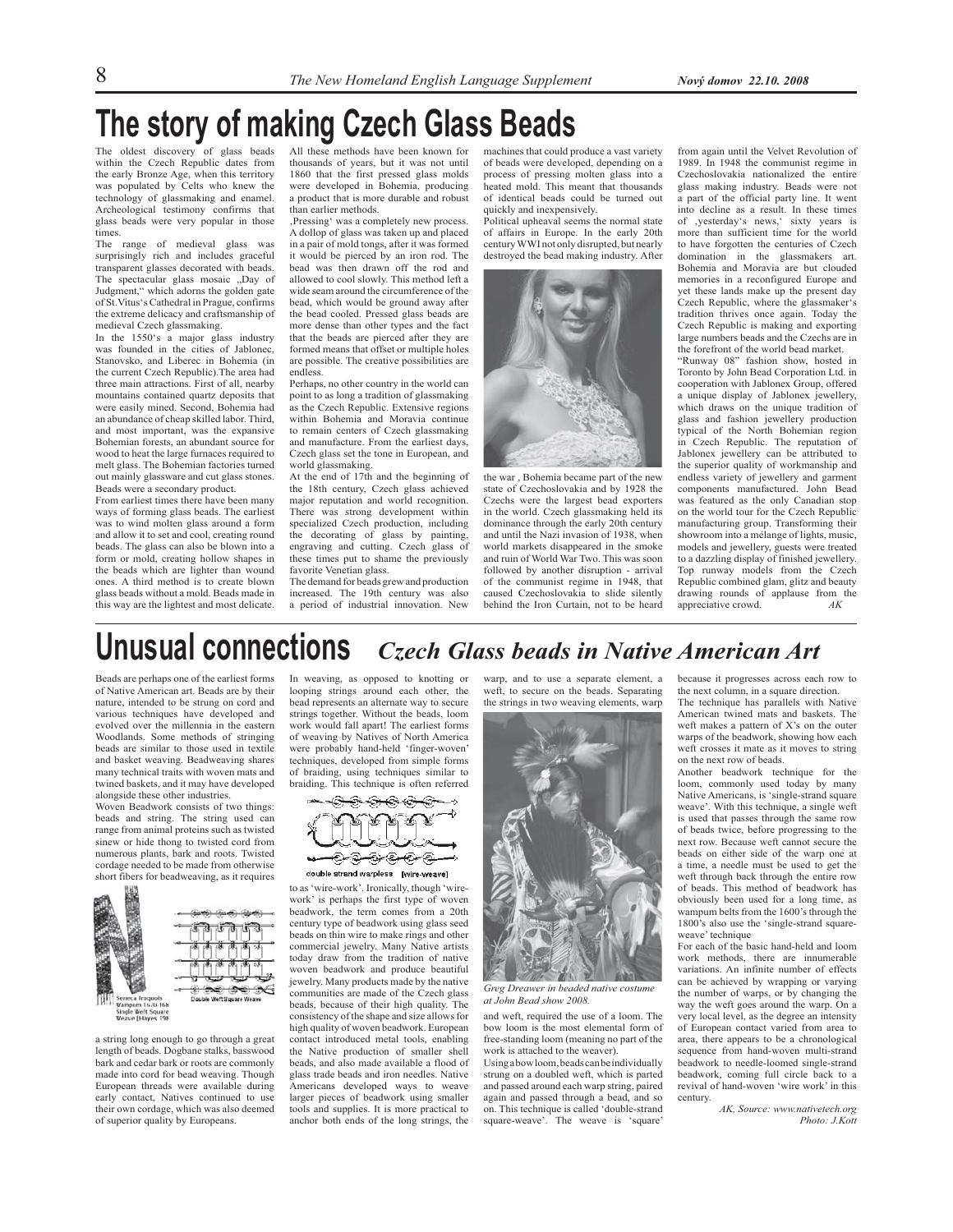## **Pilsner in Canada**

After years of absence, the grandfather of all pilsners, Pilsner Urquell, found its way to taps at select Ontario restaurants. SABMiller, the importer, in co-operation with Consul General of the Czech Republic in Toronto Richard Krpač, hosted a grandopening dinner at Toronto's Beer Bistro restaurant.

After a brief address by Mr. Krpač, in which he instructed the guests on the proper pronounciation of Czech toast "Na zdraví", the audience received a special treat: a presentation about the origin of Pilsner Urquell by Ryan N. Johnson, a beer specialist with SABMiller. He complemented his brief lecture with an explanation of proper ways to taste beer and enjoy Pilsner Urquell to its fullest.

After the dinner we asked Mr. Johnson and his marketing colleague Katie Rankin a few questions:

**ND: What makes Urquell unique among beers? Ryan mentioned the historical perspective and the 0-120 scale that beer geeks use…**

**RYAN JOHNSON:** Pilsner Urquell was the first and original golden beer. Before 1842 and Pilsner Urquell's birth, all beer was dark and cloudy. It is also a very hoppy, weighing at 36 International Bitterness Units- IBU's. That is relatively high for this style of beer and makes the beer that much more delicious then others in its class.

**ND: Explain the difference between beer tasting and wine tasting. How do you properly drink and taste Urquell?**

RJ: With beer, the liquid must be swallowed to understand and enjoy the delicious bitterness. Bitter taste buds are at the rear of your tongue- so one must enjoy the finish

of beer to properly enjoy the experience. Beer glasses must be beer clean- meaning cleaned really well with little soap, rinse very well and then allowed to air dry. Never use a towel to polish, never use heavy soaps, never face down when drying, and always, always, always RINSE with hot water



thoroughly. The beer should be served at 45 degrees F as well, so as not to freeze the taste buds and allow the full flavor of the beer to blossom on your tongue.

**ND: With all the intricacies of beer tasting, why is beer drinking considered not as cultivated as wine drinking?**

**RJ:** There are many more occasions when drinking beer then drinking wine and many of them aren't sensory analysis oriented. Whereas most wine occasions are. However, beer deserves all of the respect and honor that wine has been granted over the last 20 years because it is much more complex with many more ingredients, depending on

the style. Each liquid is delicious and both deserve their due. It just depends on the occasion and when and how and why and what is occurring when the liquid is being enjoyed that truly makes the experience. **ND: What type of food goes best with Urquell? Are there restaurants that specialize in "beer friendly" food? How to find them?**

**RJ:** The Beerbistro on King in downtown Toronto is one of the best in North America. One should begin there to truly understand the beauty and scope of this wonderful culinary pairing phenomenon. With Pilsner Urquell the chef should just remember not to overpower the beers' subtle complexities and to attempt to bring out the caramelized sweetness from the Moravian barley malt. So I recommend pork tenderloin, mild to stronger tasting fish (halibut to salmon) and earthy vegetables as sides, such as roasted, buttery Yukon gold potatoes or Belgian Frites. The beautiful thing about Pilsner Urquell is that it is one of the friendliest beers in the world with a plethora of culinary dishes. Explore and have fun and drink a Pilsner Urquell!

### **ND: How would you compare Urquell with its closest competitor?**

**RJ:** It has no competition; it is the "original." Every other clear golden lager wouldn't exist without it! Most of the other Czech beers are sweeter and don't have the spine of Pilsner Urquell. This beer deserves the most respect for those beers that are the most similar, typically other Czech beers. **ND: Urquell is being 'reintroduced' here in Canada, after years of absence. Can you tell us something about what led to this happy event?**



**KATIE RANKIN:** Pilsner Urquell has been in Canada a long time in bottles and tall boy cans which are available at the Beer Store and LCBO. New to Canada is Pilsner Urquell on draught which became available to Canadian consumers on August 20th. In order to bring the draught to Canada we wanted to grow the market and introduce the bottled product so that there would be a demand for the draught and it would be well received.

### **ND: What are your plans with Pilsner Urquell in Canada? How can we find which restaurants / pubs have it?**

**KR:** Pilsner Urquell has seen dramatic growth in Canada over the last 5 years through increased sales of bottles and cans. Due to SABMiller's initiatives, many restaurants and bars across Ontario are carrying packaged Pilsner Urquell. Since draught has just recently been introduced, we are just starting to see restaurants carrying the draught. We expect Pilsner Urquell to continue to grow in Canada; we are very excited about the brand and are happy to provide draught to our Canadian consumers. Currently in Toronto there are some restaurants already pouring Pilsner Urquell draught such as Beerbistro, Boardwalk Pub, Fiddler's Dell, One, Spoke Club, Hair of the Dog and many more.

We would like to thank Katie and Ryan for their time, and wish them all success in bringing this wonderful beverage to Canadian consumers.

*Jaroslav Kott*

## **Taste of Prague**

What if you were a King and didn't even know it? When it comes to great tasting and healthy food, Chef Tom Kral lives up to his name, which means 'King' in Czech. Tom's grandparents and parents came to Canada escaping communist Czechoslovakia, and were forbidden to ever visit their homeland. They started the Prague Deli as a way of staying in touch

with their roots, and giving other Eastern European immigrants a taste of home. Tom grew up barely able to speak the Czech language, but that was no barrier for him while helping<br>in the family in the family<br>business. His business. first summer job at age 16 was at Cleveland's House Resort where he first fell in love with the passion of

cooking. He continued to pursue a career in cooking after high school, studying the Chef Training program at George Brown College. In the family business, Tom's father was training Susur Lee in the art of sausage making. This is how Tom was introduced to Susur, who noticed Tom's passion in cooking and would often ask him to help out in private catering events. It was Susur Lee who later introduced Tom to John Higgins, who offered Tom an apprenticeship at the King Edward Hotel. Here he had the opportunity to assist Culinary Team Canada. After finishing the apprenticeship under John Higgins in 2001, Tom Kral has worked in some of the city's top restaurants. He worked at Pangaea Restaurant working numerous cooking stations, and later became Chef de Partie at Colony Café. From there he worked with Liberty



Entertainment Group where he catered media events, Sous Chef of Left Bank, and helping out in Liberty Grand banquets, Court House, Rosewater when needed. Tom never envisioned himself in the family business. It was only after Tom had the opportunity to visit the homeland of his parents and experience his rich background for himself that he saw his future in it. His first trip to Czech Republic was a major turning point in his career, as he realized that the

Prague Deli is one of the few places in Toronto where one can experience some of the wholesome tastes and flavours of central Europe. But Tom wanted more than just to experience these flavours; he wanted to share his excitement of Czech cuisine with all Torontonians. He started renovations to the old Prague Deli that would open up new opportunities for

the business, as well as Toronto's various communities. He would include new seating and offer customers the option of having full table service while they dine. He would still offer their wellknown deli products, but open up and focus on being a restaurant as well. The goal was to please their<br>regular customers. customers. and to entice new people to experience

the flavours of Prague. Tom has also started a catering service that would be as versatile as his 14 years of experience and skills have to offer. One thing The Prague will always have is hearty home cooked meals at an honest price. They are proud of their solid reputation and plan to impress the community even more in the coming years. For more of what they have to offer, including full catering service, please visit www.theprague.ca

*Kristina Kottova*

## *Tom's Kitchen*

### **PALACINKY**

750ml. Milk, 300gm. Flour, 3 x Eggs Fresh, Pinch of Salt \*Recipe yields 6 Palacinky Blend together until smooth, no lumps. Heat a lightly oiled non-stick pan on med/ high Pour enough batter to coat pan Cook until golden brown on both sides.

### *You can prepare savory or sweet filling:* **Savory Filling:**

8oz. Boneless, skinless, chicken breast strips 6 x Cremini mushrooms, cut in 1/41  $x$  Roma Tomato, cut in  $\frac{1}{2}$  " pieces 1 tsp. Fresh garlic, chopped 1oz. White wine 2 x handfuls of baby spinach leaves 3oz.Brynza Cheese (or Feta) Salt & Pepper to taste In a separate pan, sauté chicken strips, mushrooms in olive oil Add tomato, garlic Splash of wine to deglaze pan Add spinach, salt & pepper until spinach is wilted Sprinkle Feta cheese inside Fold filling inside Palacinky.

### **Sweet Filling:**

2 x Banana, sliced 4 x Strawberry, sliced 1 x Orange, peeled, cut into ½" cubes 1 cup Plain Yogurt ¼ cup Blueberry Compote Fold fruit inside Palacinky Top with yogurt and blueberry compote. Dust with sugar.